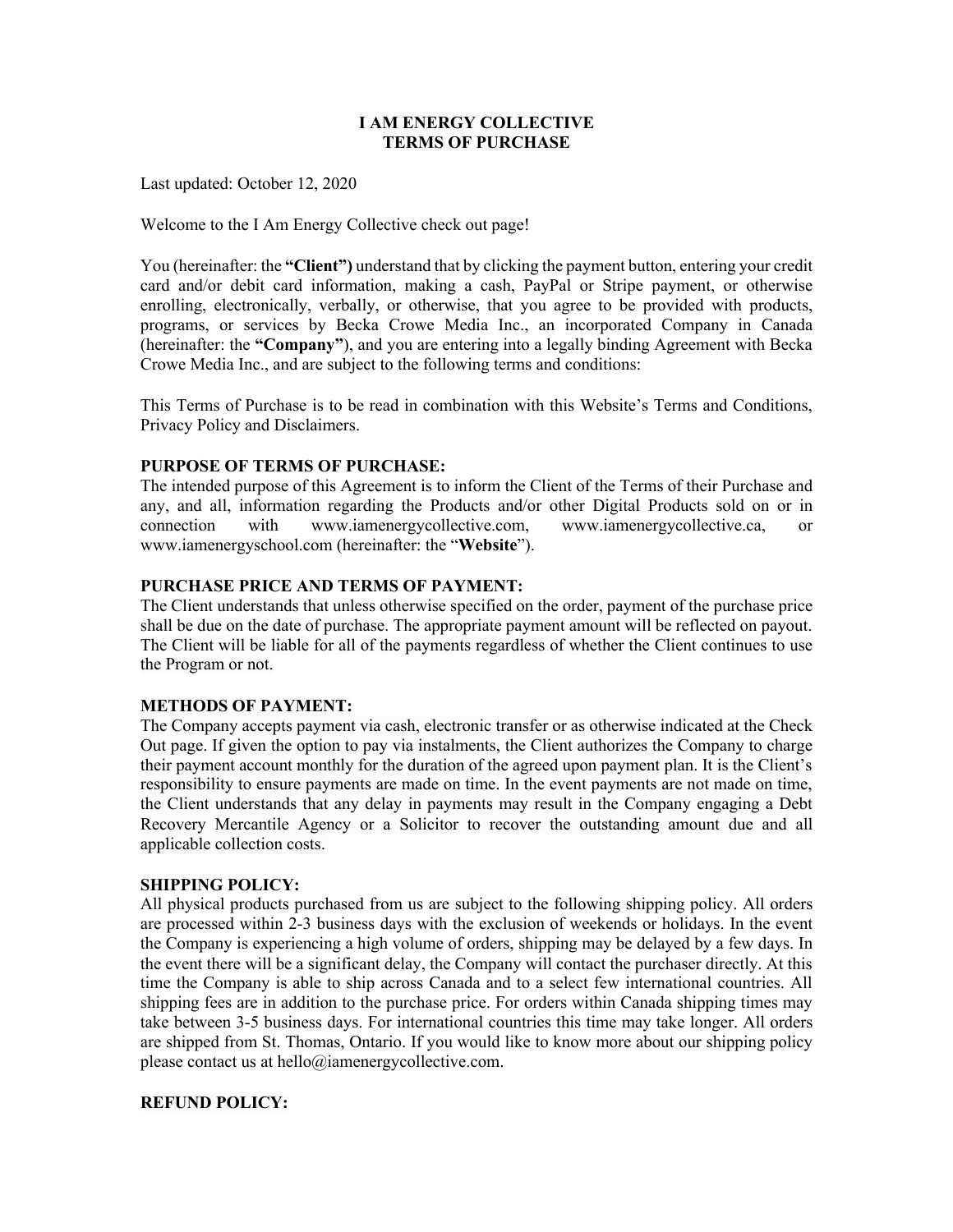We love our products, and we know you will too. If for any reason the product does not come to you the way you hoped, you can email our customer support team at hello@iamenergycollective.com and we can help you!

The Client understands that if more than thirty [30] days have passed since delivery of the (physical) Product, the Client is not eligible, under any circumstance whatsoever, be it known or unknown in the future, for a refund. By purchasing any (physical) Products from this website, the Client accepts without dispute the terms of the refund policy herein and waives any and all claims in connection with this refund policy.

For any Digital Products, the Client understands they may be eligible for a partial refund under the following criteria: (i) The Client must have completed the first module of the Digital Product to be eligible, and (ii) must contact the Company within seven [7] days from the date of purchase. The Client understands that after seven [7] days have passed, there will be no refunds of any kind, all sales of this type are full and final. By purchasing any and all digital products on this Website, the Client accepts without dispute the following Terms of the Refund Policy and waives any and all claims in connection with the refund policies herein.

# **TERMINATION:**

The Client further understands that the Company retains the right to and may limit, suspend, or terminate the Client's access to any Digital Products and/or services sold on or in connection with the Website, and associated Facebook Groups or group calls, without refund if the Client (i) becomes disruptive or difficult to work with, (ii) fails to follow program guidelines, (iii) is found to harass other students of the Company, or harass the Company, (iv) participates in copyright infringement of any Intellectual Property produced and/or developed by the Company, (v) is negatively speaking about the program, products and/or services offered by the Company in public forums without prior consultation with the Company as outlined herein or is (vi) monopolizing the sessions, unable to share time, or is not considerate of fellow colleagues. The Client accepts that the Company will provide one formal warning prior to termination.

The Client understands that any money owing to the Company at the time of Termination will become due at the effective date of Termination.

# **INTELLECTUAL PROPERTY:**

Any designs produced by the Company for you will remain the intellectual property of Company and may not be used in any other form without prior written consent. The Client agrees and understands that the Company has created numerous original, creative works in connection with the Program, and agrees that the Company maintains all copyrights and other intellectual property rights in all original or derivative content associated with or included in the Program, whether created prior to working with the Client or specifically for the Client, including but not limited to: documents, charts, emails, graphs, products, systems, processes, handouts, worksheets, tutorial videos, trade secrets, marketing strategies, Facebook ad strategies, guides, and any other original work created by the Company. The Client agrees they may be granted a limited right to use selected materials in the course of their own business and life, but understands that the rights remain with the Company. Nothing in this Agreement shall constitute a transfer of ownership of any Intellectual Property from the Company to the Client, nor grant any license to use the information, other than that which is expressly provided throughout the course of the Program.

The Client agrees and understands they are not to copy, repost, alter, publish, sell, assist others in selling, manipulate, distribute, or in any way exploit any of the content or intellectual property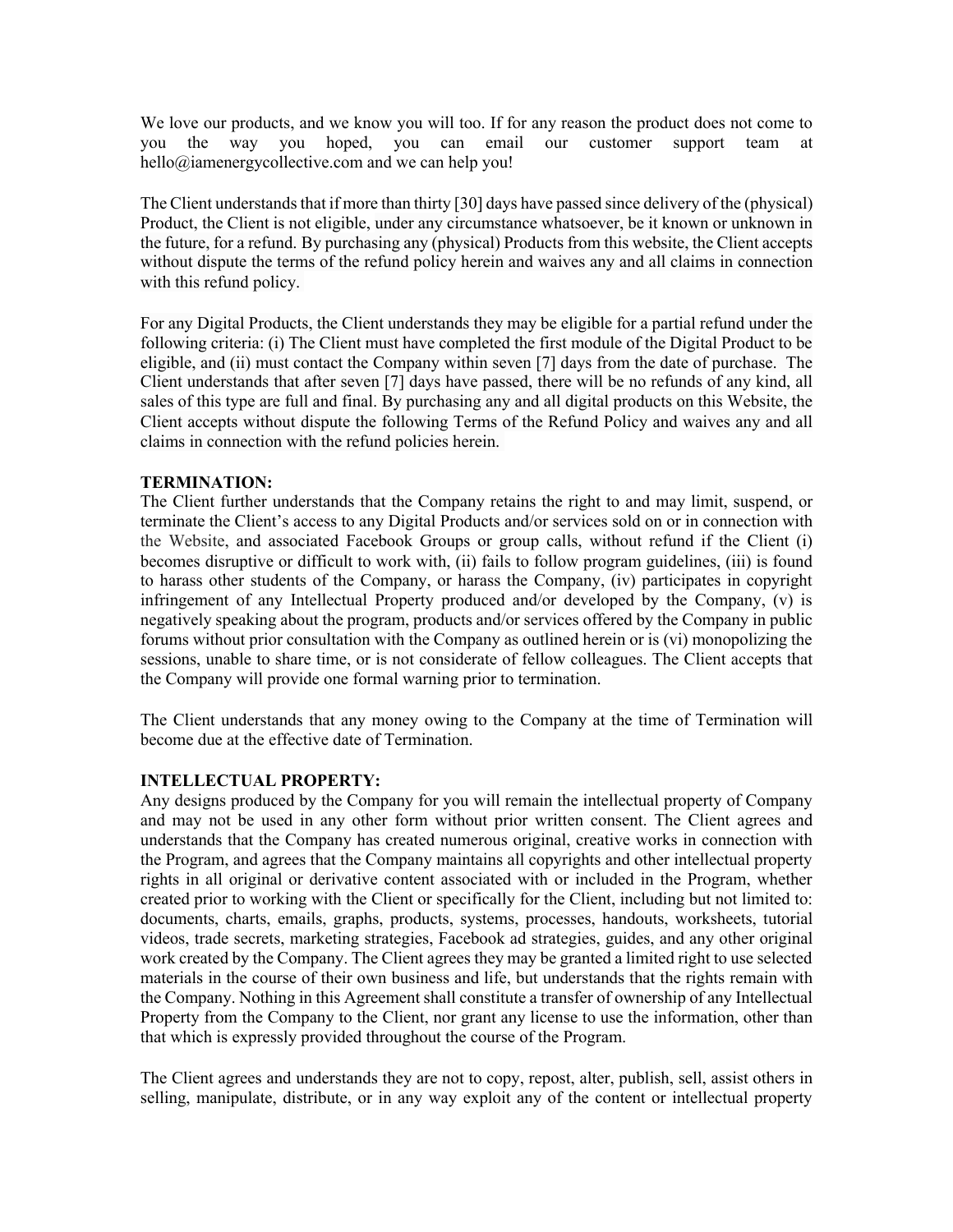provided by the Company or obtained through working with the Company, without the Company's express written consent. If such behavior is discovered or suspected, the Company reserves the right to immediately end your participation in the Program without refund, as well as access to any program or materials you may have purchased, without refund, and reserve the right to prosecute any actionable infringement or misuse to the full extent of the law.

**Licensee Rights:** The Client understands that in purchasing any digital products in connection with the Company, they are gaining access to view all content and information available as part of the product, as well as any additional information or content shared with them by the Company as they see fit. The Client understands this means they will have been granted a limited, revocable, nontransferable license to read and use the information provided for use in their business and life, as instructed or allowed by the Company. As a "Licensee," the Client understands and agrees that the Client will not: (i) Copy, edit, distribute, duplicate or steal any information or any Content obtained through Program without written permission by the Company.; (ii) Post, distribute, copy, steal or otherwise use any portion of the Program or its content without written permission by the Company, and understand that any such use may constitute infringement, which may give rise to a cause of action against the Client. (iii) Share purchased materials, information, content with others who have not purchased them. (iv) **Client further acknowledges and understands that any such actions including but not limited to those outlined above will likely constitute infringement and/or theft of our work, and a violation of this Agreement and Canadian law.**

# **DISCLAIMER:**

The purpose of Digital Products sold on or in connection with this Website is solely to provide educational information to those wishing to view it. The Client agrees and understands that the Company cannot guarantee any specific results, outcomes, or changes to the Client's current situation, and will hold the Company harmless if the Client does not experience desired results. The Client is entering into this Agreement voluntarily and of his or her own free will, and readily understands that the Client may or may not experience results desired, or achieved by other clients and customers of the Company.

The Client understands that all services provided by the Company in connection with the products being purchased are provided on an "as is" basis, meaning it is without any guarantees, representations, or warranties, including but not limited to warranties relating to quality, noninfringement, fitness for a particular purpose, merchantability, or expectation or course of performance. The Client is choosing to purchase this product and work with the Company on a purely voluntary basis and does not hold the Company responsible should the Client become dissatisfied with any portion of the Product.

The Client agrees that they do not have a cause of action, legal remedy, and are not entitled to a refund should they not achieve the results desired, as long as the Company delivers the Product.

The Client also understands and acknowledges that the Company and any of its staff, employees or contractors are not considered to be a doctor, lawyer, therapist, psychic, accountant, nurse, counsellor or any other medical professional, nor do they hold themselves out to be. Nothing contained on this Website or within any product or service found herein is intended to take the place of a consultation with any such professional. The Client is encouraged to consult with their own professionals for any questions they may have regarding particular business or situations regarding legal, business, medical, or financial questions, or any similar professional that may address their own individual situation.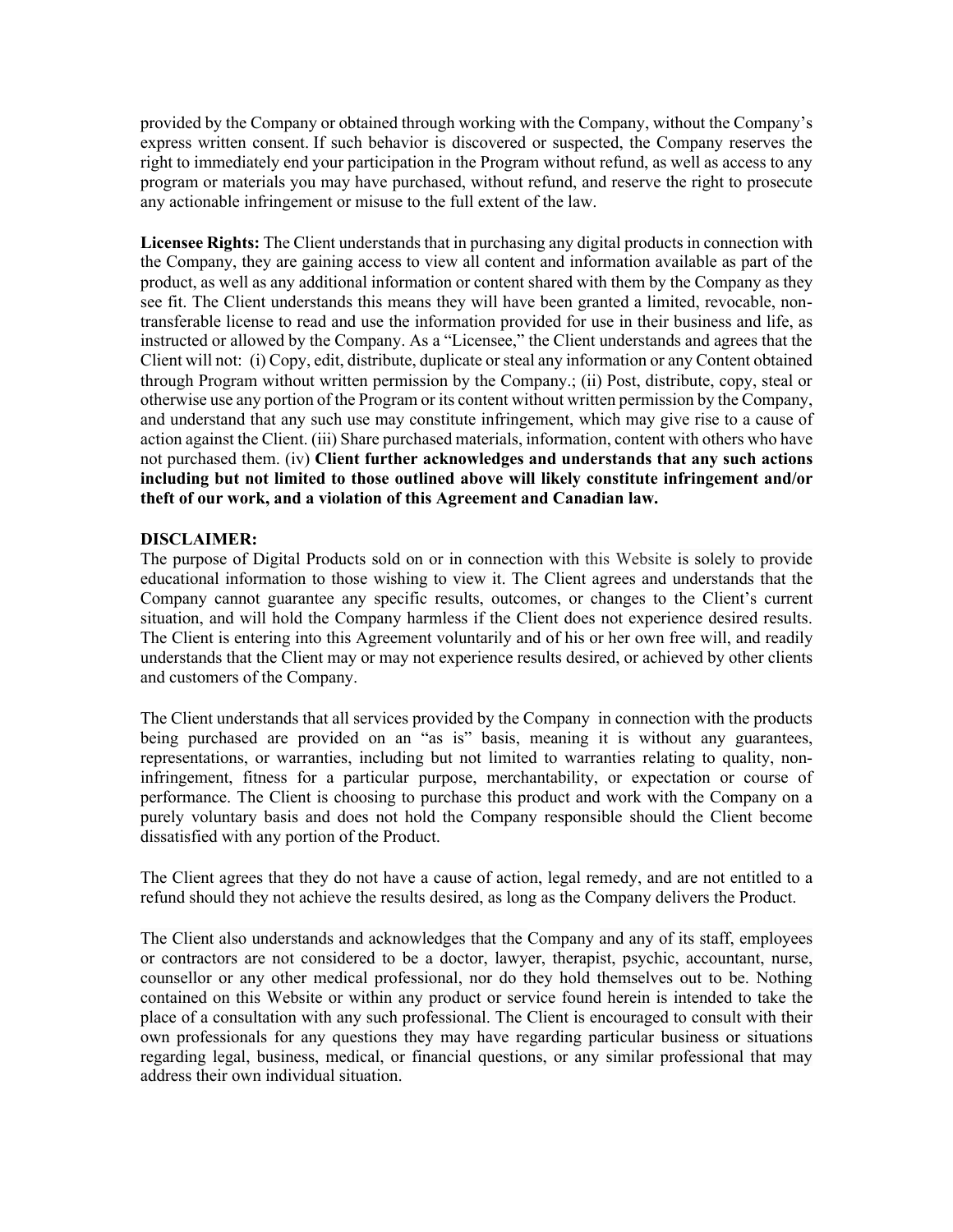### **INDEMNIFICATION:**

The Client agrees at all times to defend, fully indemnify and hold the Company and any affiliates, agents, team members or other party associated with us from any causes of action, damages, losses, costs, expenses incurred as a result of your use of our Website or any products or services contained therein, as well as any third party claims of any kind (including attorney's fees) arising from your actions in relation to our Website or any breach by you of any such conditions outlined herein. Should we be required to defend ourselves in any action directly or indirectly involving you, or an action where we decide your participation or assistance would benefit our defense, you agree to participate and provide any evidence, documents, testimony, or other information deemed useful by us, free of charge.

We will attempt to monitor any comments and posts made by third parties and users as often as possible. Should you, as a User of our Website, see anything objectionable or offensive posted by a third party, you agree to (1) notify us of the material, and (2) agree not to take any action against us based upon the content posted by the third party. You understand we cannot be responsible for material posted by a user without our control, and agree to release us of any and all claims arising therefrom.

Should the Client choose to utilize information offered on our Website, whether free or for purchase, you understand that we are not liable to any party, for any damages – whether direct, indirect, consequential, foreseeable, incidental or otherwise – stemming or perceived to stem from use of or reliance upon any information contained or found on our Website, or from products or services purchased therefrom. The Client also understands and agrees that we are not liable for any damages incurred as a result of your reliance or use of information on our Website written by a third party, whether endorsed or not by us, and you agree to release us from any and all claims stemming from, or perceived to stem from, reliance on information contained on our Website.

# **LIMITATION OF LIABILITY:**

The Client understands and agrees that the information offered in Programs, Digital Products, and services sold on or in connection with the Website is general information that may not be suitable for all persons, businesses, locations, countries, or persons in specific situations. The Client understands that your decision to use any information or purchase any products or services offered on our Website is purely voluntary. Should you choose to purchase products or services via our Website, you understand and agree that we may not know your personal and specific situation in full, and have no way of knowing of a program's specific applicability to your life or business. The Client agrees and understands that the Client will hold us harmless from any direct or indirect, perceived or actual damages or harm to your person or business as a result of choosing to utilize information found on or purchased from our Website. The Company is not responsible for any result stemming from your decision to use information provided by us, nor are we responsible for your mental or physical health, income, finances, earnings, business, clientele, client base, or any other result, and you agree we are not liable for any such damages or losses incurring therefrom.

The Client understands and agrees that the Company is not to be held liable for any type of direct or indirect damages arising out of your use of our Website, any information contained herein, any injuries sustained or medical ailments that arose as a direct or indirect cause of implementing information found on our Website, or any products or services purchased therefrom, including but not limited to general, specific, incidental, consequential, punitive, or special damages. You also agree that we are not liable or responsible in any way for any loss incurred by you or your business, including revenues, clients, business, goodwill, income, anticipated income, predicted income, sales numbers, loss of a sale, data, nor any computer failure, computer virus obtained by use of our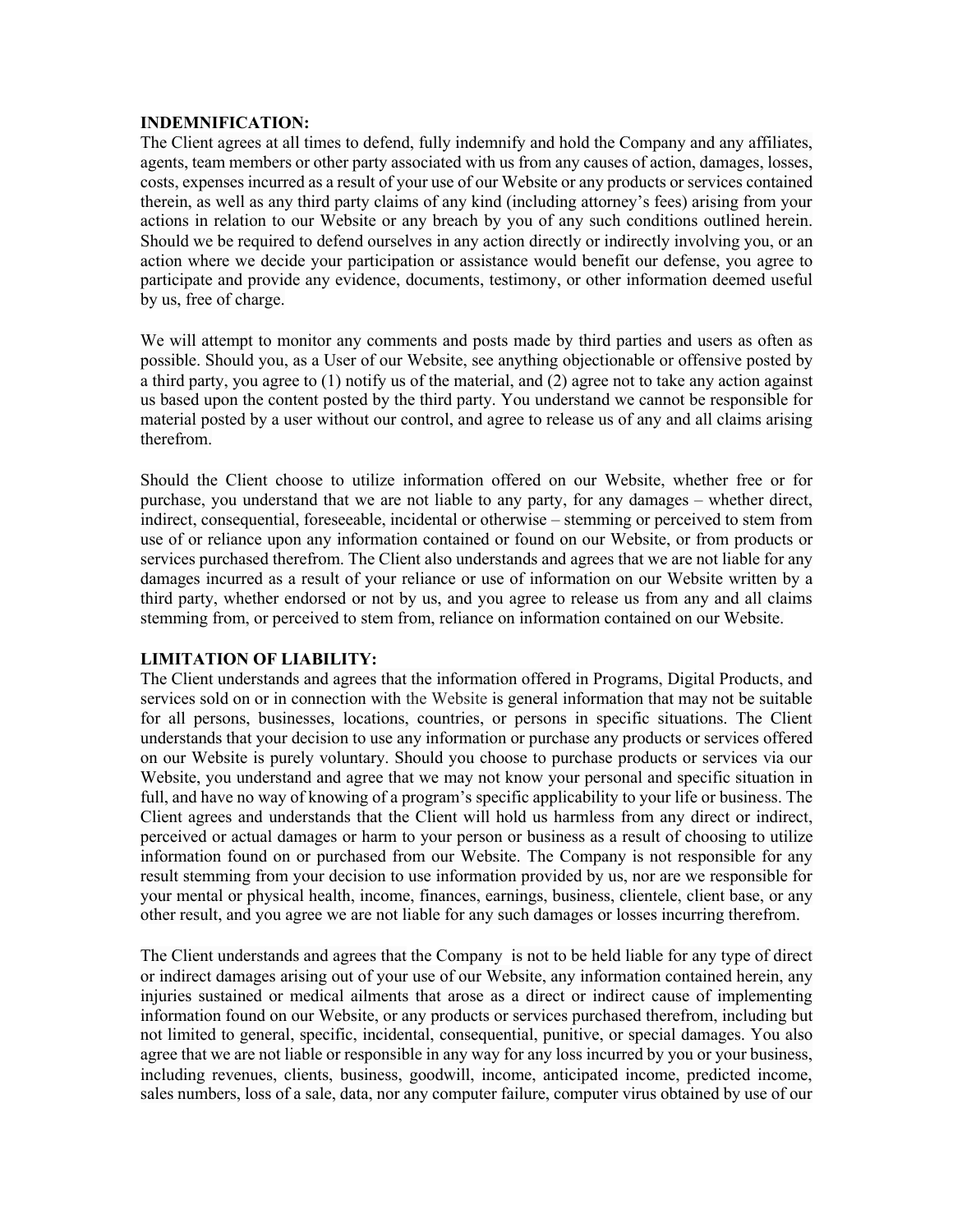Website, technical glitch or failure, defect or delay, or any other similar issue. The Client agrees that your decision to use our Website and/ or purchase any (physical) Products or Digital Products sold on or in connection with the Website is wholly at your own risk and voluntarily chosen by you, and any ramifications resulting therefrom are yours alone.

The Client also understands and agrees that the Company makes no warranties, express or implied, and hereby renounces any such warranties, guarantees, or representations with respect to any portion of our Website, the content herein, content distributed through email lists, social media, via webinars, or that which is made available through purchase. By use of the Website, you agree and understand that use of content and information found herein is to be used at your own risk, with no guarantees, representations, or warranties regarding fitness for particular purpose, accuracy, or otherwise.

The Client also understands and agrees that under no circumstances will the Company, and by extension, it's owner Becka Crowe, be liable to any party for any type of damages resulting or claiming to result from any use of or reliance on our Website, any information or Content found therein, or in our (physical) Products, Digital Products, programs or services sold on or in connection with the Website, and you hereby release the Company, and by extension its owner, Becka Crowe, from any and all claims whether known now or discovered in the future.

# **NO NEGATIVE STATEMENTS OR ACTIONS:**

The Client shall not at any time directly or indirectly take any action and/or make, publish, file or record any oral or written statements that would likely have a negative or injurious impact upon, or that is derogatory, defamatory, libel or slanderous in nature to the Company in any way. The Client acknowledges that the Company retains the right to terminate access to any product for any violation of this section and may be entitled to injunctive relief.

#### **DISPUTE RESOLUTION:**

Should a dispute arise between the Parties, the Parties agree to attempt to resolve by good-faith negotiations and discussions. (The Client agrees that failure to see results is not a basis for a "dispute" and agrees that they will not hold the Company responsible for any specific results, or those results, which have been achieved by other clients or customers of the Company). If unable to reach a resolution informally, the Parties agree that all disputes will be submitted for Arbitration and/or mediation in the Province of Ontario within a reasonable amount of time. The Parties agree to participate in the arbitration process in good faith and in a manner that will effectively and efficiently resolve the dispute at hand, including the exchange of any materials, documents, or information. The decision made by the arbitrator is to be final and binding on both parties, and is not to be appealed or otherwise set aside. It is to be enforceable in any court of proper jurisdiction as a judgement of law or decree.

#### **RELEASE OF CLAIMS:**

The Client releases any right to claims against Company to the maximum extent as permissible under applicable law. The Client agrees that under no circumstances will the Company be liable to any party for any type of damages resulting or claiming to result from any use of or reliance on our digital products or content found therein, and the Client hereby releases the Company from any and all claims whether known now or discovered in the future.

#### **SEVERABILITY:**

If any provision of this Agreement shall be held to be invalid or unenforceable for any reason, the remaining provisions shall continue to be valid and enforceable. If the Court finds that any